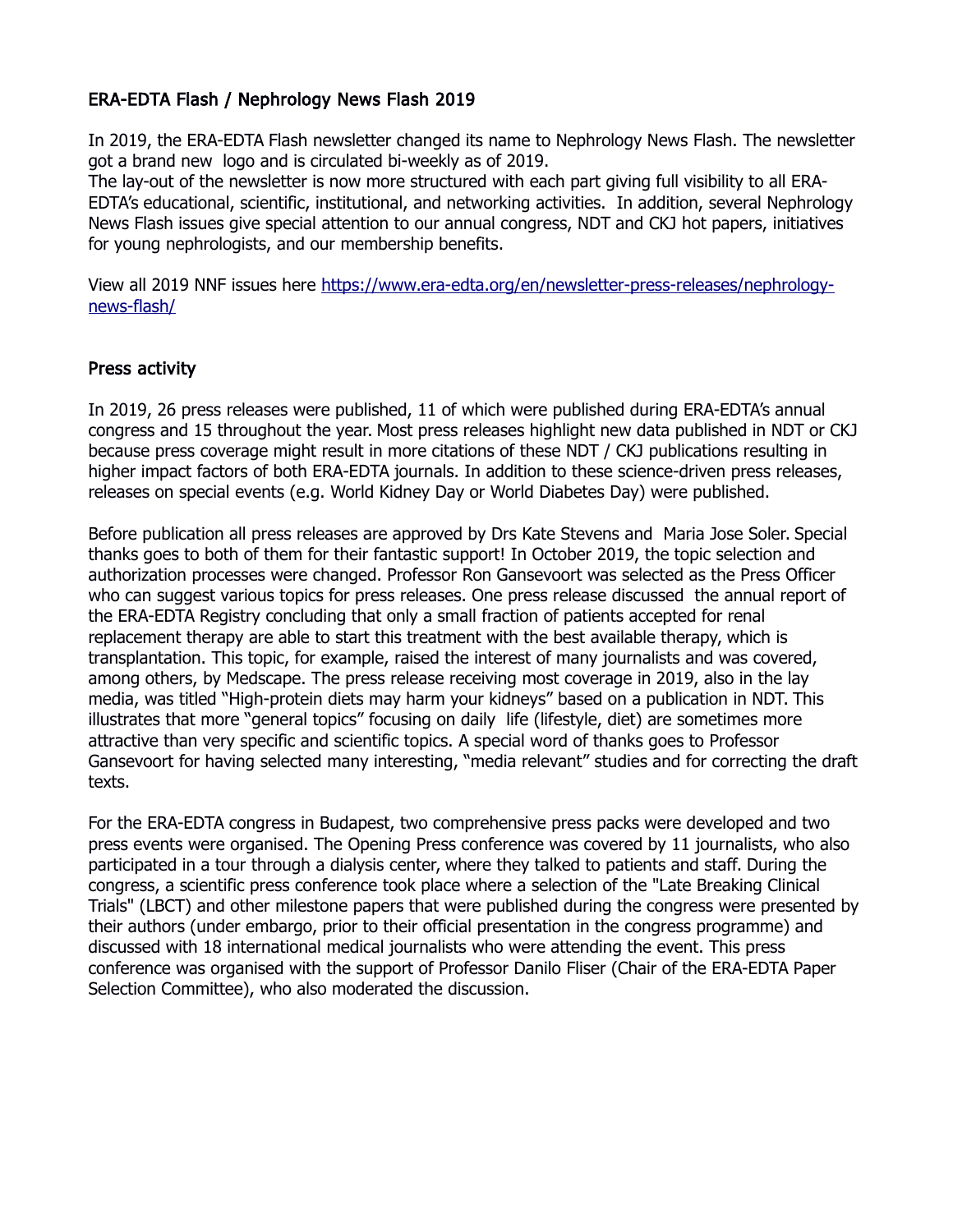## ERA-EDTA Social Media

The ERA-EDTA has good visibility on Social Media and its number of followers is constantly growing. ERA-EDTA has a profile on most important Social Media platforms such as Facebook, Twitter, Linkedin, Instagram, and even has a video channel on Vimeo and Youtube. The ERA-EDTA profile on Google+ was closed in April 2019.

We also have individual Twitter profiles for the ERA-EDTA Registry, the Young Nephrologists' Platform (YNP), and our official journals NDT and CKJ.

In 2019, the number of ERA-EDTA followers on Social Media consistently grew and at the end of the year the following numbers were reached:

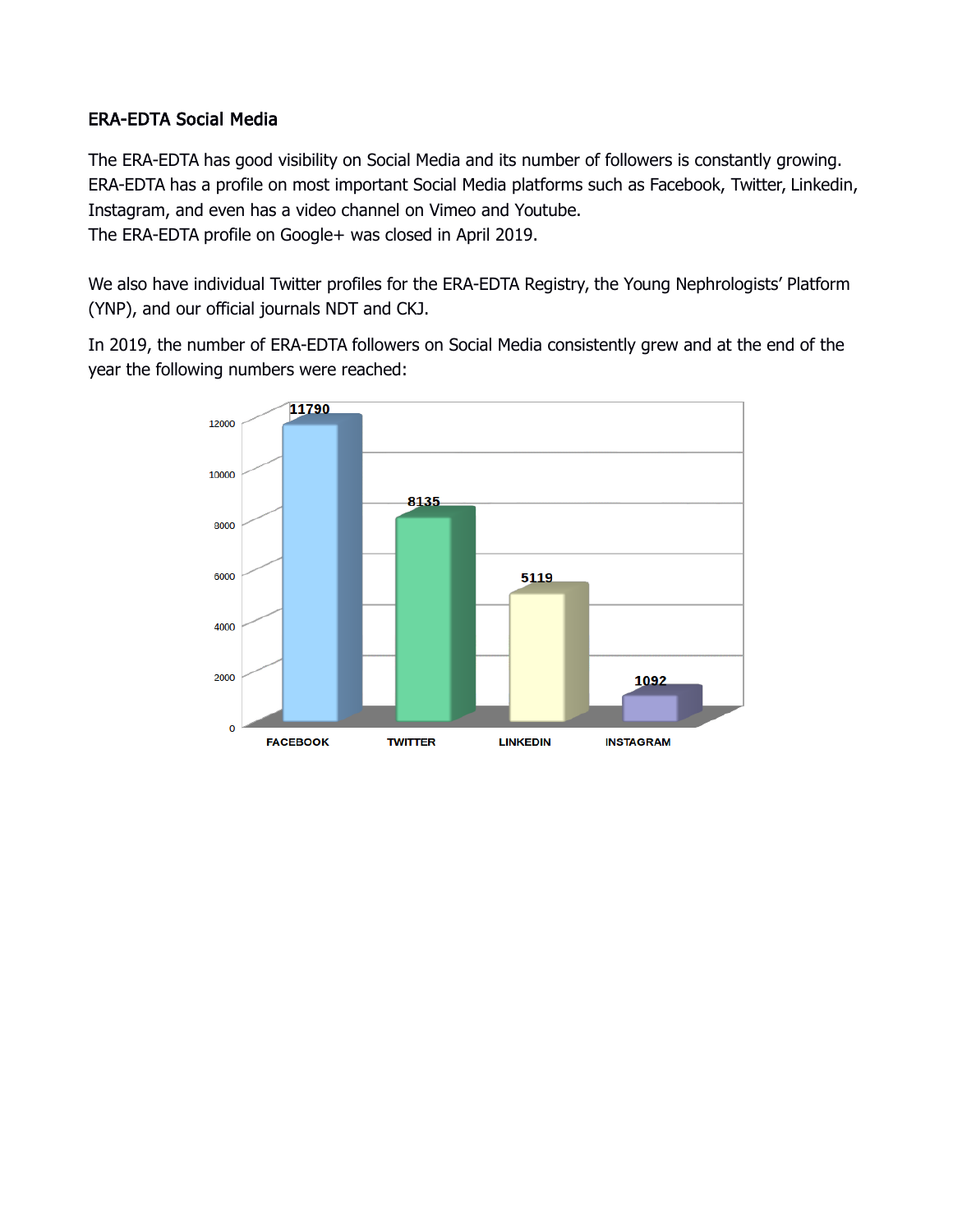

The following graph shows the growth of the number of followers in 2019:

In order to increase ERA-EDTA's presence on Social Media, it was decided to officially form a Social Media Team. The chair of this team is the ECC (Electronic Communication Committee Chair) who nominates a Social Media Team leader. The Social Media Team members have been selected through an open call. The Social Media Team now counts 18 members, including the chair and team leader. The Social Media Team promotes several scientific presentations during the annual congress and shares educational and scientific news, posts, and tweets throughout the year.

During the 56th ERA-EDTA congress in Budapest, the Social Media Team tweeted the majority of the scientific sessions on the ERA-EDTA profile using the official congress hashtag #ERAEDTA19. This specific Twitter activity showed very good results and the total number of tweets using the official hashtag was very high.